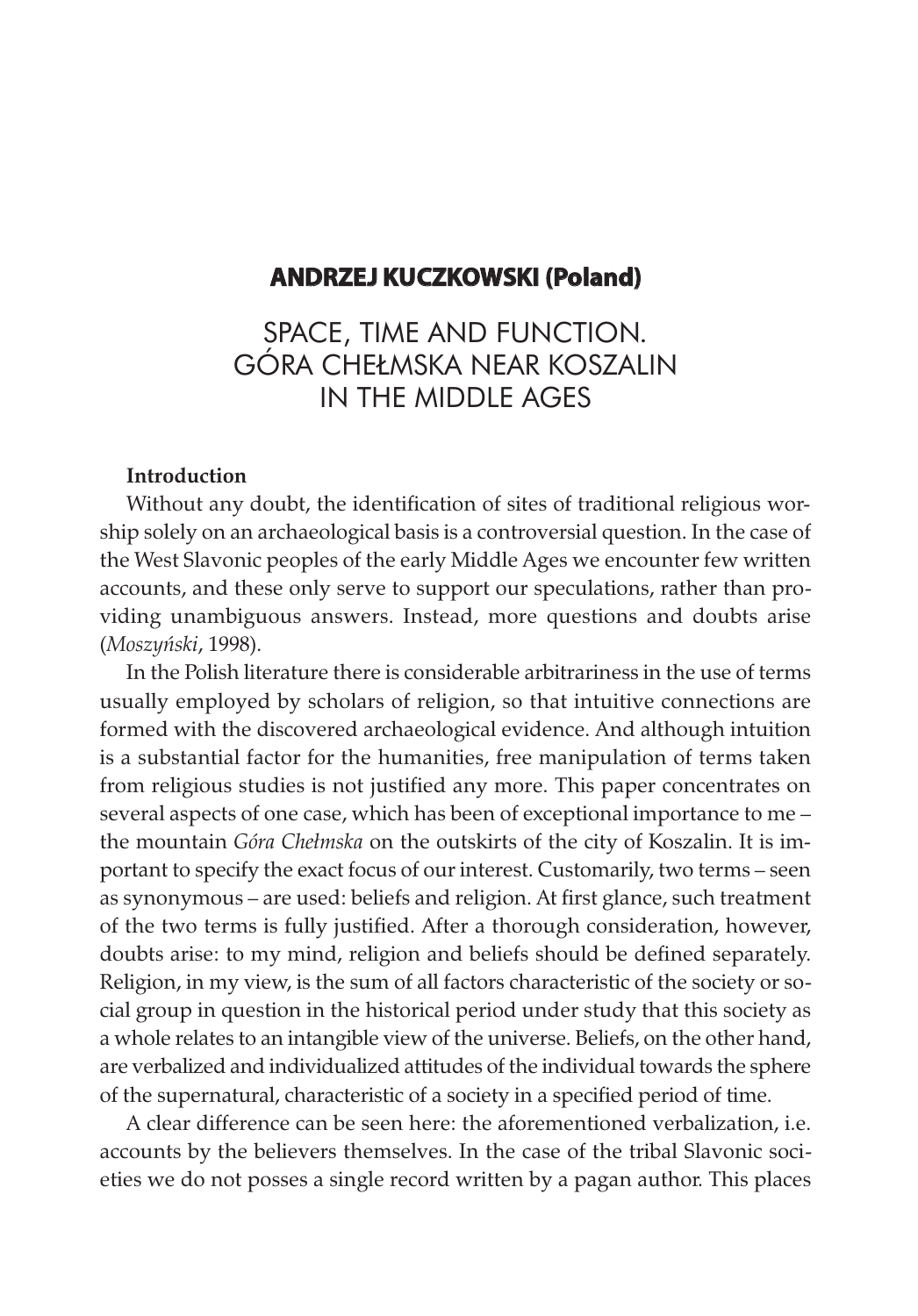us in the position of external observers of Slavonic religion – several centuries after it ceased to exist as a functionally coherent belief system. Stemming from this fact are numerous difficulties encountered in describing and interpreting the facts under study.

Scholars of religion dealing with ancient religions have been fond of inventing typologies: let us consider the examples of belief systems described as ancestor cults, animistic or totemic cults, shamanism, etc. Qualifying a belief system as one of these often results in a very one-sided interpretation of facts recorded within the framework of that system. This is particularly the case with past societies – whose supernatural worlds are known through the perspective of residual, more or less objective written accounts or archaeological evidence. All this may create a one-sided view of ancient religions. It has been my opinion that within a traditional religious system, elements of manism, totemism or shamanism exist side by side with elements of a different nature. Their occurrence is not mutually exclusive and they all constitute complementary elements within one ideological complex.

Góra Chełmska is part of the Wzgórza Koszalińskie range of hills, which extend for 13.5 km east of the city of Koszalin. The hills were formed by glaciation in the early Cenozoic Era. This is the highest point along the whole south coast of the Baltic Sea. The Chełmski massif consists of three hills: Krzyżanki, Łeśnica and Krzywogóra (Siedlak, 1965) (Fig. 1). The authors of post-1945 broad-spectrum archaeological research have unanimously qualified this as a pre-Christian site of worship (Janocha, Lachowicz, 1991, 11ff). At this point a second important idea automatically arises. A common term for sites with features thought to be connected with the religious is 'place of worship'. This is connected with a specific perception of these sites: a secluded area where sacrifices were made and prayers said. It absolutely does not include all religious behaviour that could have taken place within that space. My interpretation will be a broader one: a place of worship is an area that is defined anthropogenically and geographically in the process of site or area symbolization, constituting a temporary or permanent place of religious practice by a given social group and representing an important cultural correlate (pattern).

The history of excavations at Góra Chełmska starts before 1629, when the book by Johannes Mkirälius Sechs Bücher vom alten Pommerlande was published. It mentions the finding of a brass horn, a sword and bones of a 'giant' on the massif. Broad-spectrum archaeological excavations were performed in 1905–1938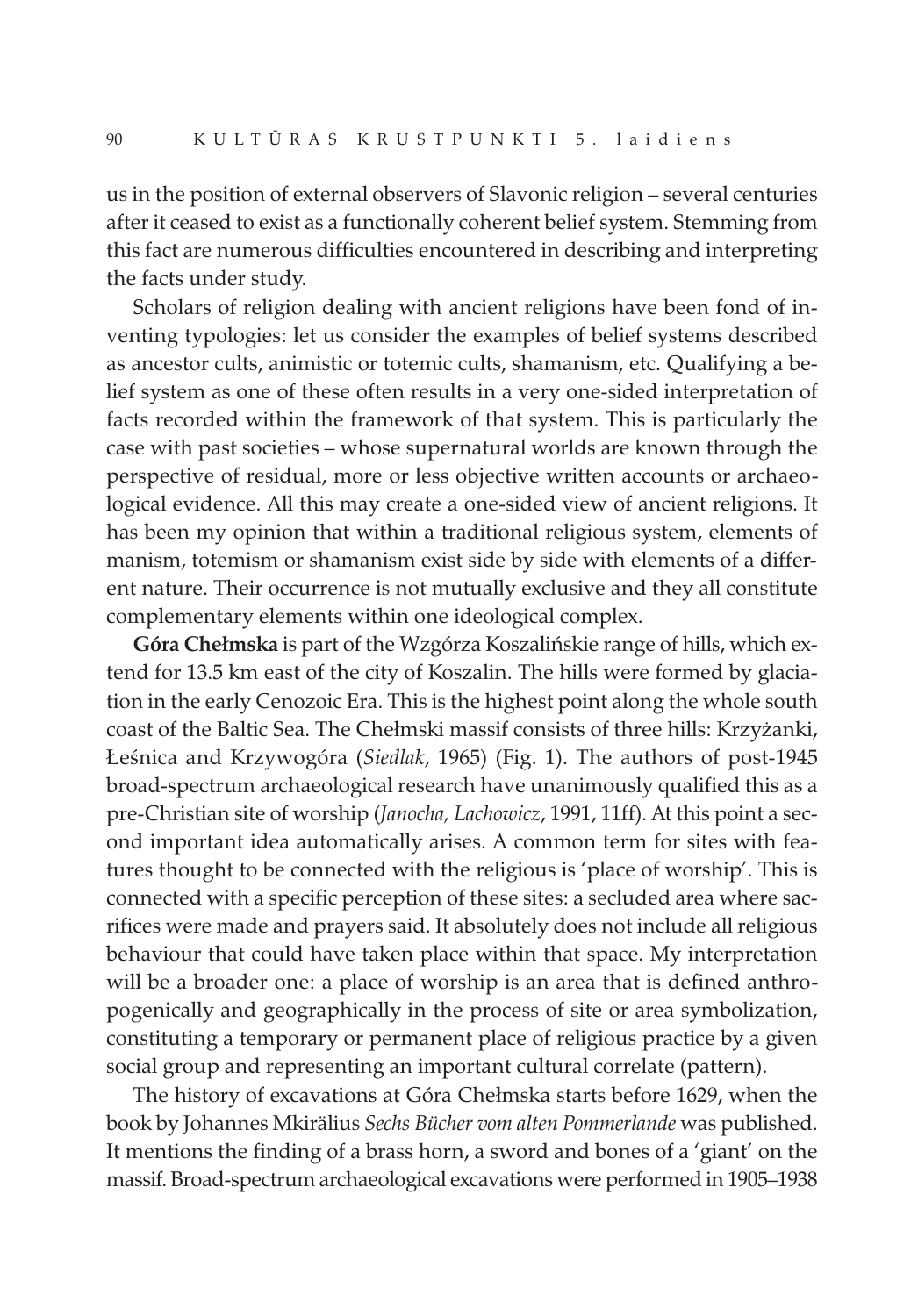#### ANDRZEJ KUCZKOWSKI. SPACE, TIME AND FUNCTION. GÓRA CHEŁMSKA NEAR KOSZALIN IN THE MIDDLE AGES



Fig. 1. The Koszalin area according to the 18th century map of Lubinus (after Schulz, 1931, 419).

and 1958–1962, during which numerous medieval artefacts were found, as well as several hundred inhumation burials and remains of Christian stone architecture (a chapel, a chapel house and an unfinished red brick church) together with some wooden architecture. The authors of these studies connected some of the recorded remains with the religion of the pre-Christian Slavs (see bibliography in: Kuczkowski, 2004). These remains are the main focus of this paper.

#### Space

All human activity takes place in a specific space, which is the sum of points in an area that serves as a reference for human actions. The author's detailed settlement proxemics studies have enabled accurate reconstruction of the cultural and geographical landscape in the immediate vicinity of Góra Chełmska in the Middle Ages.

In order to be able to assess the position of the Chełmska massif in the medieval cultural landscape it is first necessary to locate it in the natural landscape. It can be deduced from sources of various kinds that the footslopes of Góra Chełmska were covered in forest. There are data from the Modern Era on logging in the village of Kłos, at the foot of Krzyżanka. The settlement also

91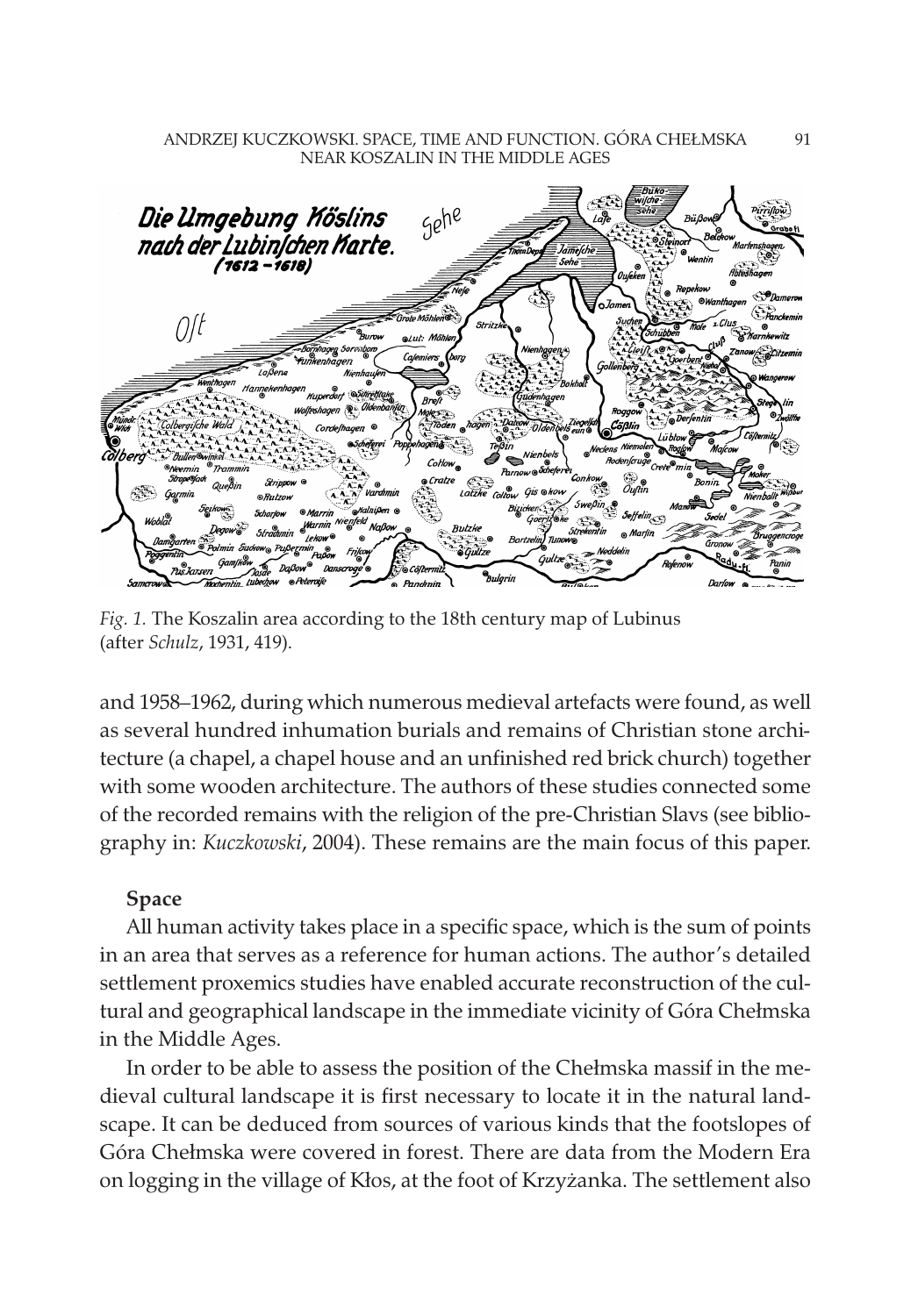had a hermitage, which would usually be located in a forest, and in this case belonged to the Chełmska Chapel. The forests presumably also covered the northern approaches to the mountain. The discovery of an ancient burial mound site between the villages of Skwierzynka and Kędzierzyn in 1876 supports this claim. Had the site been located in a deforested area, it would have been destroyed within 25 to 40 years. It is also noteworthy that the village of Osieki, about 8 km north of Chełmska, has preserved a legend about a wild hunt, which took place in a forest (Bojar-Fijałkowski, 1986).

Some hydrographic information on the area should be provided. The massif of Góra Chełmska used to be surrounded by a dense ring of bogs extending to the coast of the Baltic Sea in the north. This constituted a 20-km-long and 5- to 7-km-wide barrier passable with difficulty, which in addition was dissected by the valleys of the river Unieść and Wkrzanka, each up to 4 km wide. In 1725 a treasure was found near the sources of the Unieść, consisting of 'medallions, old coins and silver' (Wendland, 2006, Chapter I, §VI, Note 13), which could cautiously be interpreted as an early medieval hoard, possibly containing coins, jewellery and scrap metal. The treasure itself was unfortunately dispersed and lost entirely soon after its discovery. Bearing in mind that at least some of the deposits of this kind were hidden along trade routes, it may be assumed that a considerable stretch of the Unieść was navigable.

Another very intriguing find may be proof that the river was used as a waterway: a little sculpted head of walrus tusk, probably a Scandinavian import dating from the 10th–13th century, found at the swampy mouth of the river, where it enters Lake Jamno (*Filipowiak*, 1974, 251). Adjoining Góra Chełmska on the western side was the valley of the River Dzierżęcinka, narrower than the two previously mentioned rivers, but possessing numerous tributaries (Sprutta, 2001). As late as the 18th century it was noted that the sources of these tributaries, springing from the Chełmska massif, never froze in winter, even in the bitterest frost (Wendland, 2006, 447).

Next we should discuss the role of the mountain in the cultural landscape. We do possess one basic source of information on the topic: the analysis of the settlement network recorded during archaeological excavations on the hills.

The distribution of settlement traces around Góra Chełmska dating from Phase IV of the Early Middle Ages (i.e. the end of the 10th to the mid-12th century), corresponding to the archaeologically proven period of navigation on the main run of the River Krzyżanka, reflects the profound changes happening at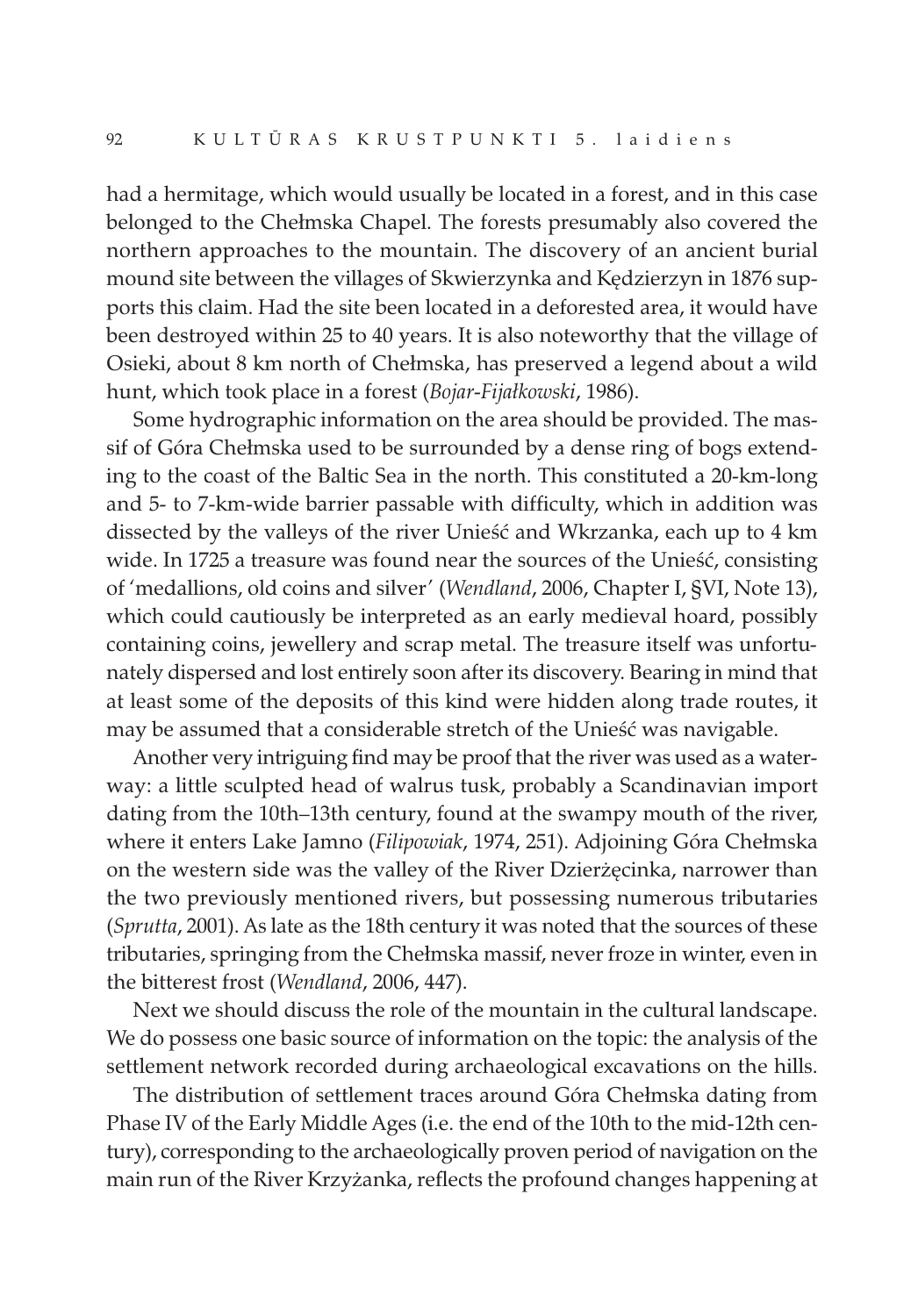that time in Pomeranian social structure: the fall of most of the small burgs that flourished in the so-called 'tribal period' and the transfer of their functions to a few larger decision-making centres (e.g. Kołobrzeg). These changes were bound to influence the character of traditional religious life. In the wake of the collapse of the old social structures this was becoming the main element legitimizing the new world order. An elaborate ritual system became an important force in the process of integrating a new society (Rosik, 2000).

The clear separation of Góra Chełmska from the settlement network of that time points to its special character. The nearest settlement is Site 19 in Dzierżęcin, 5 km in a straight line from the summit of Chełmska. The individual settlements of Early Medieval Phase IV were located only about 2–2.5 km apart. The rule of British archaeology referred to as the 'principle of least effort' states that the size of a territory utilized by a settlement should provide the best proportion of benefits stemming from its utilization and the costs thereof (e.g. the effort put into transportation of goods to the settlement). The size of a model area of utilisation from a settlement was estimated as 5 km, with the most intensive use of the area within a radius of 2 km from the settlement (Kobyliński, 1986, 8–9). It can be said of Góra Chełmska that arable land was no nearer than 3–5 km from the summit. Additionally, the undulating slopes of the hill and the strip of bog encircling the foot of Chełmska would have been further obstacles for communication and transport. If we accept the idea that there were permanent settlements of an unknown society at the summit of Krzyżanka in the early medieval period, it seems that the effort put into agricultural exploitation of the nearest arable land would have exceeded the benefits of using it.

Also, analysis of the plant remains from the excavations suggests that the Chełmska massif was used for purposes other than farming. As much as 92% of the identified seeds were pine and oak: pine constituted 51% and oak 41%. The remaining seeds came from another tree species (hornbeam) and two annual meadow plants (Sinapsis arvensis and wild buckwheat). No domesticated plants were identified (Janocha, 1974, 127).

All of this makes the space of the Chełmska massif, in my opinion, a special place for the neighbouring medieval societies, connected with the sphere of the religious and the magical. This is stressed in the definition of a place of worship as a defined area (defined anthropogenically or by the forces of nature). During the excavations no structures which could have constituted man-made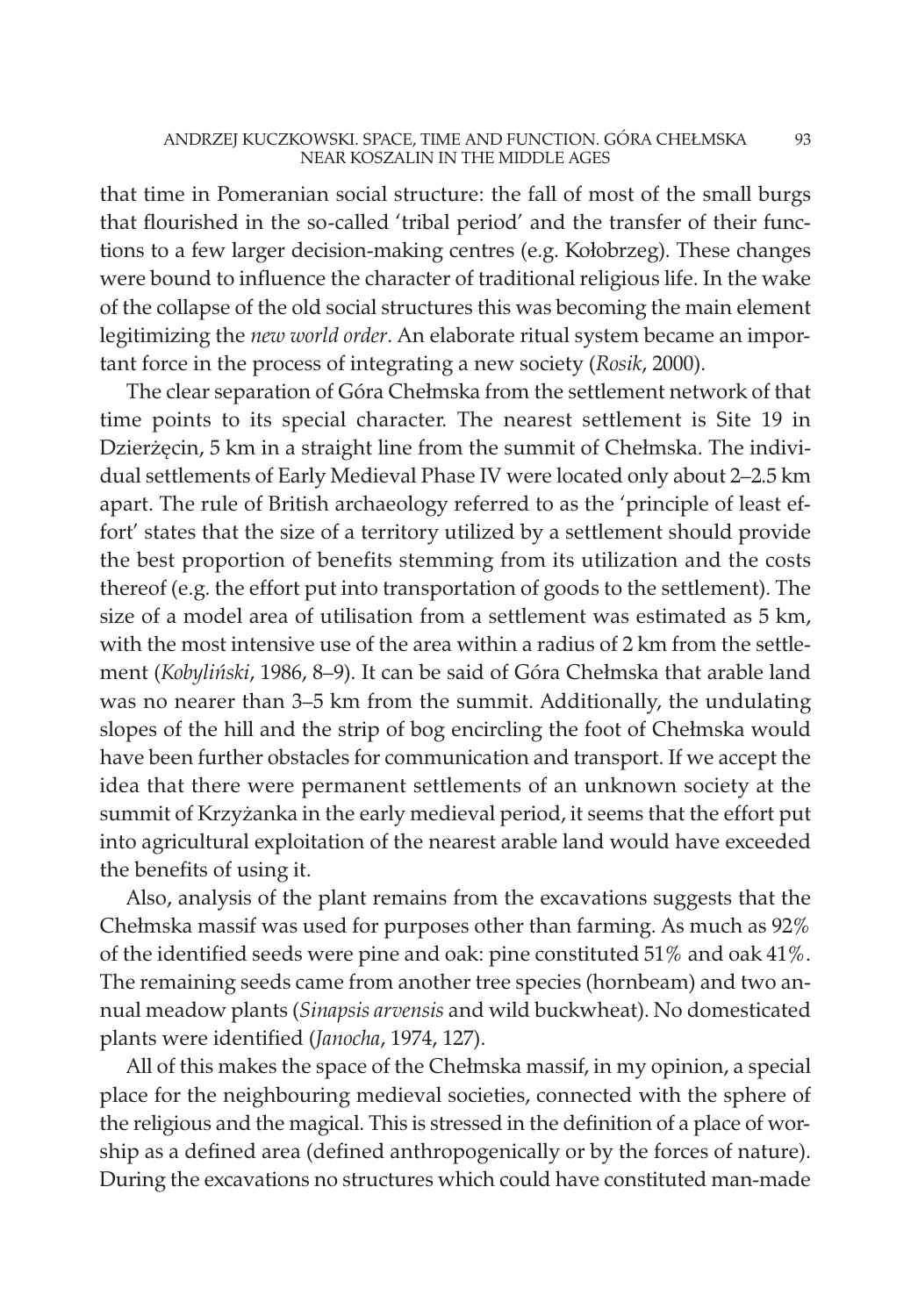borders were found. It follows, therefore, that in this case, too, we are dealing with natural boundaries. How, then, were the boundaries of the sacred area on the massif of Góra Chełmska defined? An indirect answer comes from the geographical structure of the area itself.

In the Middle Ages the massif was surrounded by a thick ring of bog and forest (see above). Let us refer to sources that are reluctantly used by Polish archaeologists: legends. Scepticism towards these sources stems, it seems to me, predominantly from the single fact that archaeologists, as representatives of historical studies, tend to start their analysis of a problem with two questions: When? and Who? However, folk tradition is neither datable (except for the date of the oldest account we know of), nor do we know the author (only the anthropologist's informant). To me, oral tradition is not a historical document, though, but a reflection of the common social sensitivity to the surrounding world of nature and culture (Kuczkowski, 2008; Kuczkowski, in print).

The analysis of well-known folk-tales relating to the Chełmska massif has clearly shown that, apart from the stories concerning the sanctuary as a pilgrimage destination and the local highwaymen stories – which presumably date from the Christian period – the remaining tales are set exclusively on the hillsides and at the foot of the mountain (Kuczkowski, 2009). This does not seem to be coincidental. The stories, mostly connected with the imagery of demonology, constitute a document of common sensitivity. It seems that we are dealing with a reflection of ancient views concerning this space, preserved in the local verbal folklore. Demons, i.e. beings both from this world and from outside it, fully correspond to the nature of a border area – one that belongs to nobody, and at the same time brings together two neighbouring spheres (in this case that of the sacred and that of the profane) (Buchowski, 1993, 88). It is an area where it is possible to perform rituals of passage required before one enters the sphere of the sacred and after one leaves it.

#### Time

Traces of human activity in the Middle Ages at the top of Chełmska, connected with the sphere of the sacred, date from between the mid-11th and the mid-13th century (the period of pagan religious practices) and from the mid-13th century to the 1520s (i.e. the period of the Christian sanctuary) (Kuczkowski, 2005).

Both periods can be divided into three phases of development.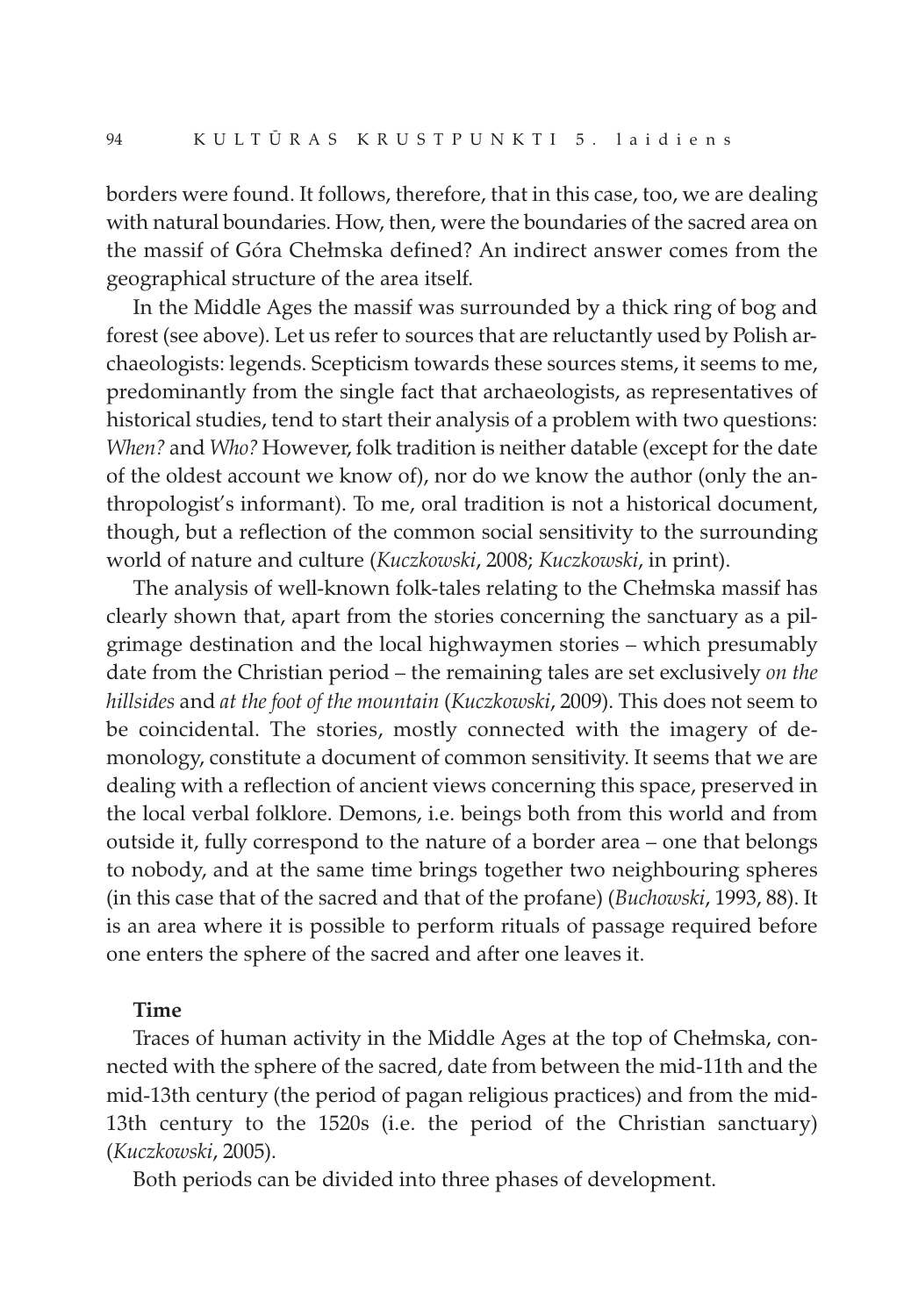Phase I, up to the mid-11th century. Due to the low chronological sensitivity of the archaeological evidence collected at the site (Kuczkowski, 2005), this phase was identified on the basis of its character. I have presented above my arguments that Góra Chełmska had a special role in the medieval cultural landscape. The assumptions behind these arguments can be extended chronologically back in time to the period of arrival of the Slavonic communities in Pomerania.

Apart from their internal social differentiation, during the whole medieval period the Slavonic peoples represented the traditional model of an agrarian civilization. Thence the general conclusion that similar input from the outside world may have caused similar reactions in them, regardless of the time period. Continuing this trail of thought, it seems that the mountain in question may have played a significant role in the common religious and magical imagination before the second half of the 11th century, i.e. before the time when human activity at the top of the Chełmska is proven to have started according to the archaeological evidence.

The second phase, which includes most of the early medieval artefacts registered during the excavations (Fig. 2), may be considered as spanning the period from the mid-11th to the mid-13th century. Along with social change in the region of Pomerania around the turn of the 11th century, reflected by the rapid collapse of the network of small burgs and the rise of a few large administrative centres (Olczak, 1991, 150 ff), at least some elements of the local religious system must have changed. It is possible that, along with the centralization of administration, centralization or institutionalization of religious life also took place. Could some kind of wooden edifice of a religious nature have been constructed there at that time? It is possible that during the same period a significant person was buried there in a boat, and the burial perhaps covered with a mound. It is noteworthy that inhumation burial in mounds was practiced in Pomerania between the turn of the 11th and the early or mid-12th century (Rębkowski, 2007, 108) and perfectly matches the cycle of social change registered in the region at that time. It is possible that the grave was a continuation of a funeral tradition connected with the location. However, perhaps it was this specific memorial that constituted the character of the space where it was located. A find of a pot with dog remains, deposited in one of the hearths (recorded as Hearth 1), is probably connected with the funerary nature of the space. It can be interpreted as evidence of an act of sacrifice. In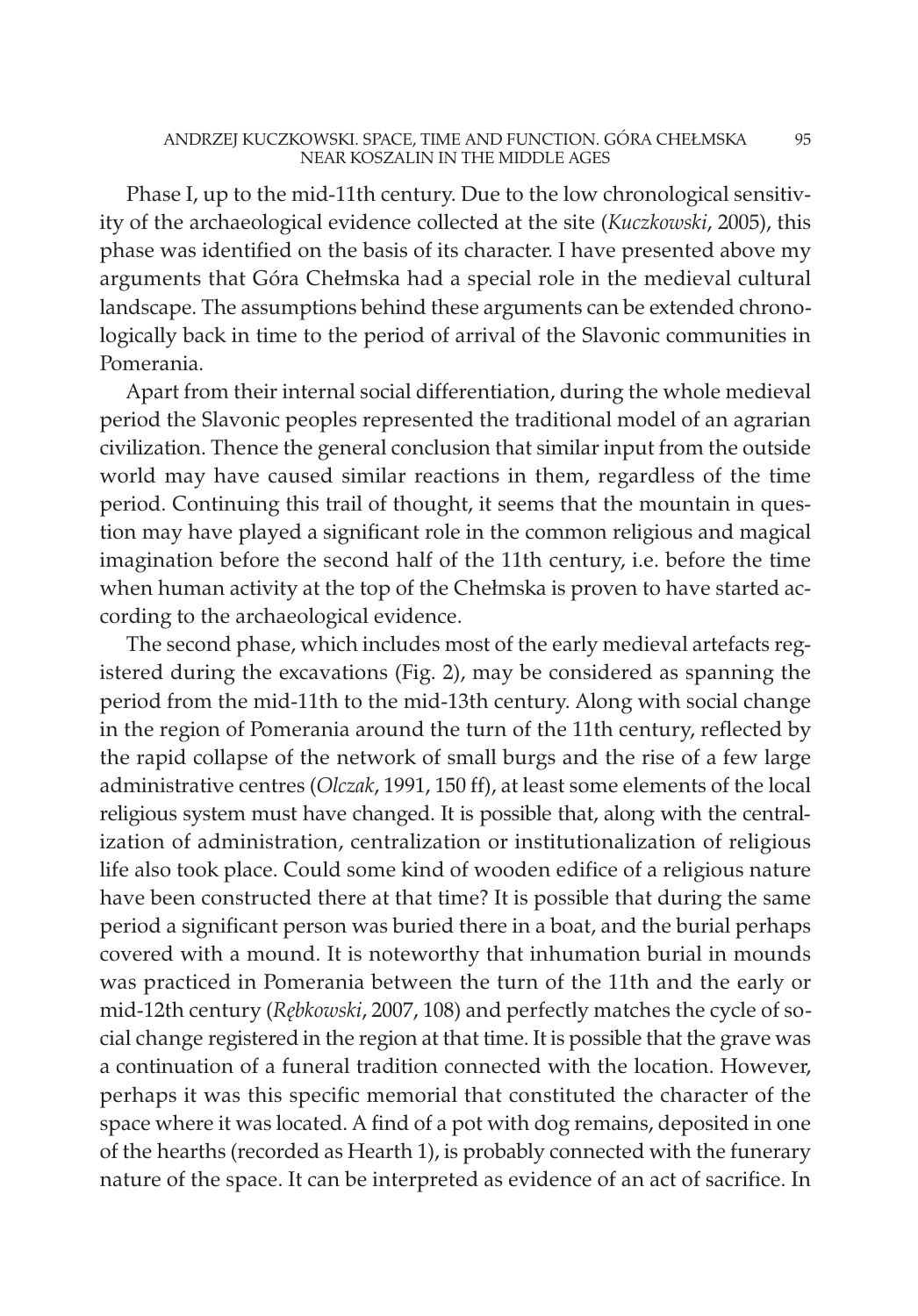

Fig. 2. Koszalin – Góra Chełmska (Stage 1). Early medieval structures (according to Janocha, 1974, 134, Fig. 7):  $1$  – hearth hollow;  $2$  – hearth;  $3$  – traces of burning; 4 – part of a house ('temple'), showing the hypothetical shape; 5 – burials, presumed early medieval; 6 – boat burial.

folk culture, dogs act as harbingers of death, which they announce by howling (Bonowska, 2003). We are most probably not dealing with a dog burial here, since they are an extreme rarity in this part of Europe (Gräslund, 2004, 169). It is certain, though, that the find is connected with the funeral context. In the face of this, the dog may be interpreted as the guardian of the world beyond the grave, or a symbolic manifestation of such a guardian, something that is well-proven for Scandinavian beliefs in the early Middle Ages, for example (Gräslund, 2004, 170). Dogs belong both to the world of nature and to that of culture, and may reflect both positive and negative characteristics, hence their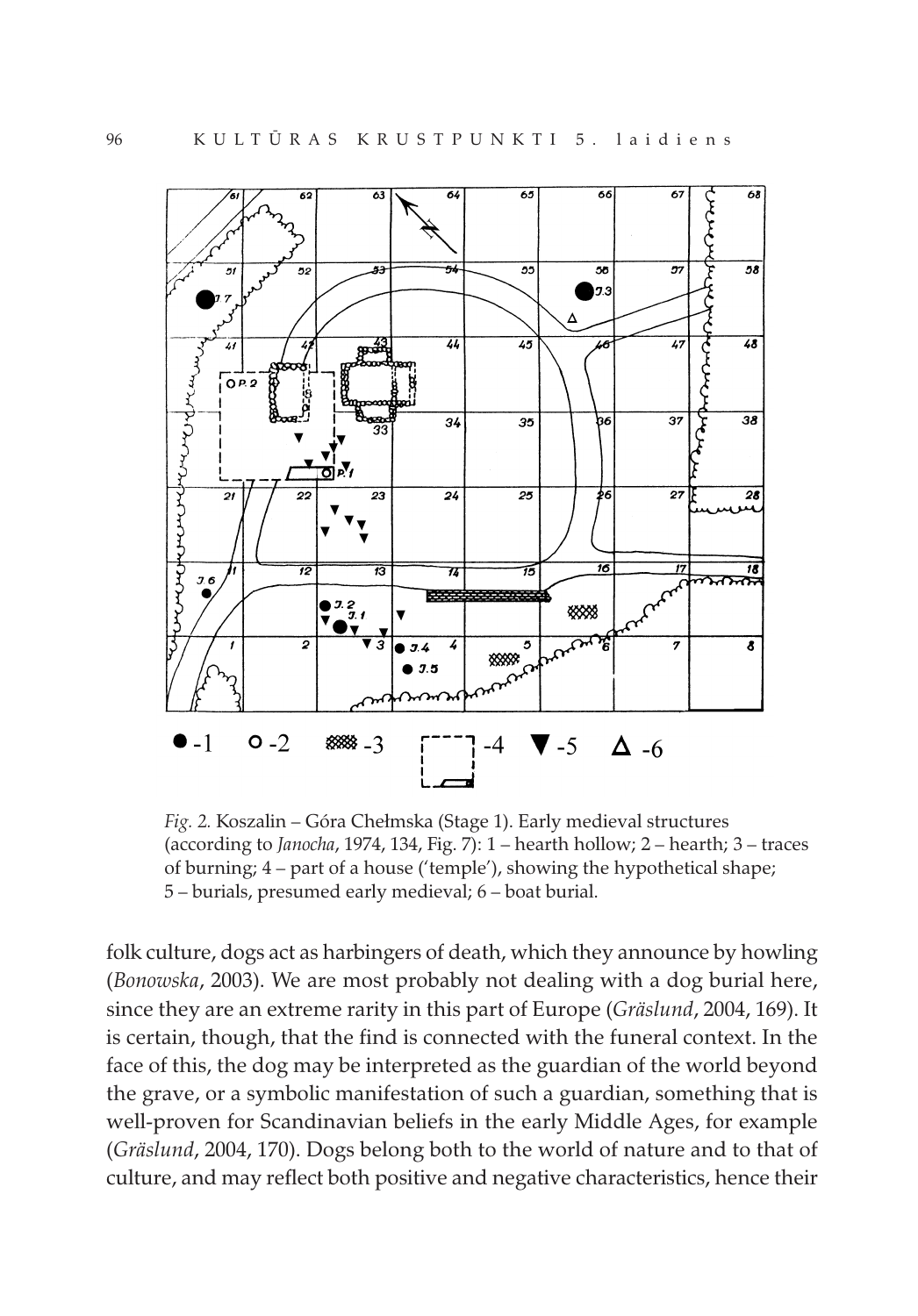predisposition to act in the two antagonistic worlds – the earthly world and the afterlife.

Phase III (mid-13th century – 1520s), based on the collected evidence, marks the period of operation of the Christian sanctuary with a large burial ground next to the church. Christianity triggered very significant changes in man's relationship with nature, through the process of replacing sacred groves and springs with worship taking place inside buildings. By raising a House of God, a symbolic hierarchy was introduced into the neighbouring settlement network (Bylina, 2002, 26, 149).The church used to stand on the hill, although this location made it less accessible to the worshippers. However, by towering above the vicinity, it did sanctify what in Christian understanding was a greater and less tame space (Bylina, 2002, 151).

I am well aware that the above text is essentially a hypothesis that is very difficult to verify.

The site was also found to contain marks of religious and magical behaviour dating to the time after the Christianization of the area. It is usually considered that the contradictory magical and religious behavioural phenomena recorded in the course of anthropological and archaeological studies, or those phenomena which do not reflect the official teachings of the church, are relics of the pre-Christian religion. It seems that is a rather gross oversimplification. Magical thinking is not typical for non-monotheistic cultures, nor is it a degenerative form of traditional beliefs, a disease or 'primitive science'. It is an age-old structure, deeply rooted within the human being, persisting equally in past epochs and in our time (Leeuv van der, 1978, 580). It must be remembered, then, that the traces of magical actions taking place both before and after introduction of Christianity do not imply any continuity of this kind of practice.

It is probably to the sphere of the magical that we may attribute a find of nine coins in Area 9, dated to the late medieval period. The fact that only a boat burial has been found at the site suggests that the coins could not have belonged to the grave. The presence of numerous coins in close proximity to the boat burial, initially probably covered by a mound (Zoll-Adamikowa, 1988, 200, footnote 23), can be considered the result of an unknown magical activity. This formula is also found in the case of the Kopiec Krakusa (King Krak's Barrow) in Krakow, where numerous coins have been found on the surface of a hillock, dating mainly from the 16th–20th century (Kotlarczyk, 1979, 58), this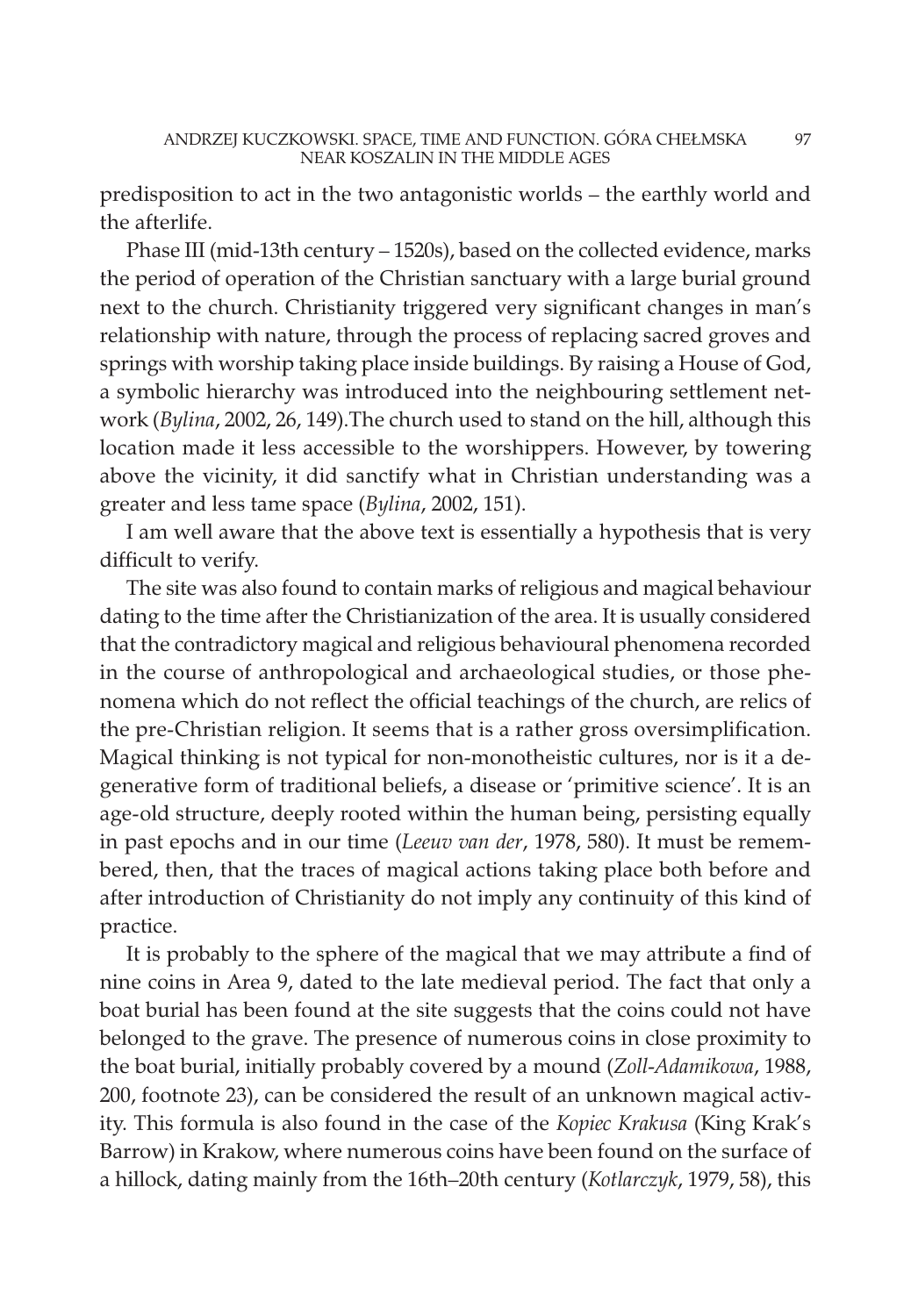being the material evidence for the ritual of tossing them from the top, called Rękawka (Jamka, 1965, 223–224).

#### Function

It can be concluded from the sources discussed above that in the early medieval period Góra Chełmska constituted a sacred area. I purposely abstain from employing the term 'place of worship', since there is no evidence of any worship of the supernatural, and no artefact that could be connected with the religious sphere has been found. It is commonly held by scholars that, should any object of this nature be found on a site, it qualifies as a sacred site (Szafrański, 1983). This is, however, a rather one-sided view. It is the context that provides an object with meaning, and not the other way round. Religious and magical actions were absolutely acceptable in profane places (e.g. agrarian rites performed on fields) and did not make the place in question any more sacred. In the case of the sacred, each *utilitarian* action detracted from the religious significance. In many cases such an action was irreversible. Not every space where material evidence of religious activity has been recorded was a place of worship in the common understanding. Therefore, the term 'place of worship' does not properly describe the character of the Slavonic culture of old. More justified is the use of the terms 'sacred space', 'sacred area', etc.

### Conclusion

It is not an object connected with the sacred, but above all the context (natural and cultural) in which it is found that proves the existence of a space of religious practice. An object deemed a regular, everyday item may once have been an element of sacred imagery. Features revealed by archaeological excavation may be approached in the same manner. Each of these studied separately can be regarded as, say, a storage pit, the remains of a house, etc. At the same time, when related to the general surroundings, a single find may turn out to be part of a greater whole with a clear meaning. Its sacredness is not limited to its form, but corresponds to the sum of all meanings included in it (i.e. its content).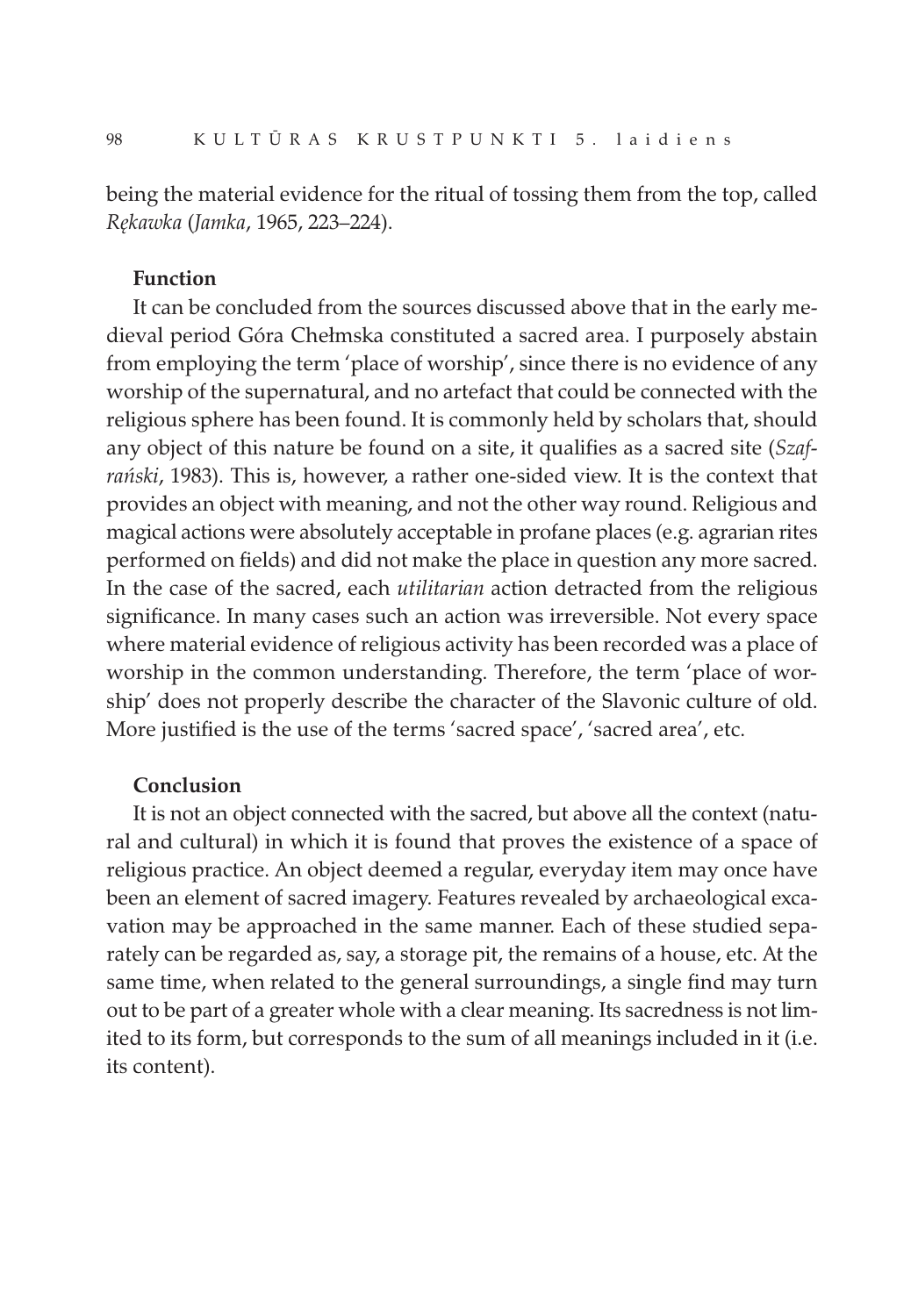#### Bibliography

Bojar-Fijałkowski, 1986. Bojar-Fijałkowski G. Nocna przygoda drwala Marcina. W krainie Gryfitów. Podania, legendy i baśnie Pomorza Zachodniego. Ed. Świrko S. Poznań, 1986. 522–525.

Bonowska, 2003. Bonowska M. Znaki zwiastujące śmierć i jej zapowiedź na Pomorzu na przełomie XIX i XX wieku. Problemy współczesnej tanatologii. Medycyna – antropologia kultury – humanistyka. Ed. Kolbuszewski J. Vol. 7. Wrocław, 2003. 273–284.

Buchowski, 1993. Buchowski M. Magia i rytuał. Warszawa, 1993.

Bylina, 2002. Bylina S. Chrystianizacja wsi polskiej u schyłku średniowiecza, Warszawa, 2002. Filipowiak, 1974. Filipowiak W. Słowiańskie przystanie nad Jeziorem Bukowskim na Pomorzu. Studia Archaeologica Pomeranica. Ed. Lachowicz F. J. Koszalin, 1974. 241–253.

Gräslund, 2004. Gräslund A.-S. Dogs in graves – a question of symbolism? PECUS. Man and animal in antiquity. Proceedings of the conference at the Swedish Institute in Rome, September 9–12, 2002. Ed. Frizell B. S. Rome, 2004. 167–176.

Jamka, 1965. Jamka R. Wyniki badań wykopaliskowych na kopcu Krakusa w Krakowie. Slavia Antiqua. 12. 1965. 183–233.

Janocha, 1974. Janocha H. Wyniki prac badawczych przeprowadzonych w latach 1961 i 1962 na Górze Chełmskiej (Krzyżance) koło Koszalina. Cz. 2. Materiały Zachodniopomorskie. 20. 1974. 31–68.

Janocha, Lachowicz, 1991. Janocha H., Lachowicz F. J. Góra Chełmska. Miejsce dawnych kultów i Sanktuarium Maryjne. Koszalin, 1991.

Kobyliński, 1986. Kobyliński Z. Koncepcja "terytorium eksploatowanego przez osadę" w archeologii brytyjskiej i jej implikacje badawcze. Archeologia Polski. 1986. 21:1. 7–30.

Kuczkowski, 2004. Kuczkowski A. Stan i potrzeby badań nad Górą Chełmską (Krzyżanką) koło Koszalia. Koszalińskie zeszyty Muzealne. 24. 2004. 69–93.

Kuczkowski, 2005. Kuczkowski A. Analiza wczesnośredniowiecznej ceramiki naczyniowej z Góry Chełmskiej (stan. 1) koło Koszalina. Koszalińskie Zeszyty Muzealne. 25. 2005. 21–45.

Kuczkowski, 2008. Kuczkowski A. Magiczno – symboliczna organizacja przestrzeni masywu Góry Chełmskiej koło Koszalina w średniowieczu i czasach nowożytnych. Czary i czarownictwo na Pomorzu. Materiały z konferencji naukowej, która odbywał się w dniach 17–18 maja 2007 r. w Marianowie. Ed. A. Majewska. Stargard, 2008, 59–74.

Kuczkowski, 2009. Kuczkowski A. Tradycja kontynuacji ośrodków kultu pogańskiego na Pomorzu. Nasze Pomorze. Rocznik Muzeum Zachodnio – Kaszubskiego w Bytowie. 11. 2009. 39–53.

Kuczkowski, in print. Kuczkowski A. Podania ludowe o Górze Chełmskiej (Krzyżance) koło Koszalina. Nasze Pomorze. Rocznik Muzeum Zachodnio – Kaszubskiego w Bytowie.

Kotlarczyk, 1979. Kotlarczyk J. Kopiec Krakusa – kopiec zagadek i rozczarowań. Z Otchłani Wieków. 45:1. 1979. 52–62.

Leeuv van der, 1978. Leeuv van der G. Fenomenologia religii. Warszawa, 1978.

Moszyński, 1998. Moszyński L. Dlaczego naukowe opisy prasłowiańskich wierzeń są tak różnorodne. Studia Mythologica Slavica. 1. 1998. 35–44.